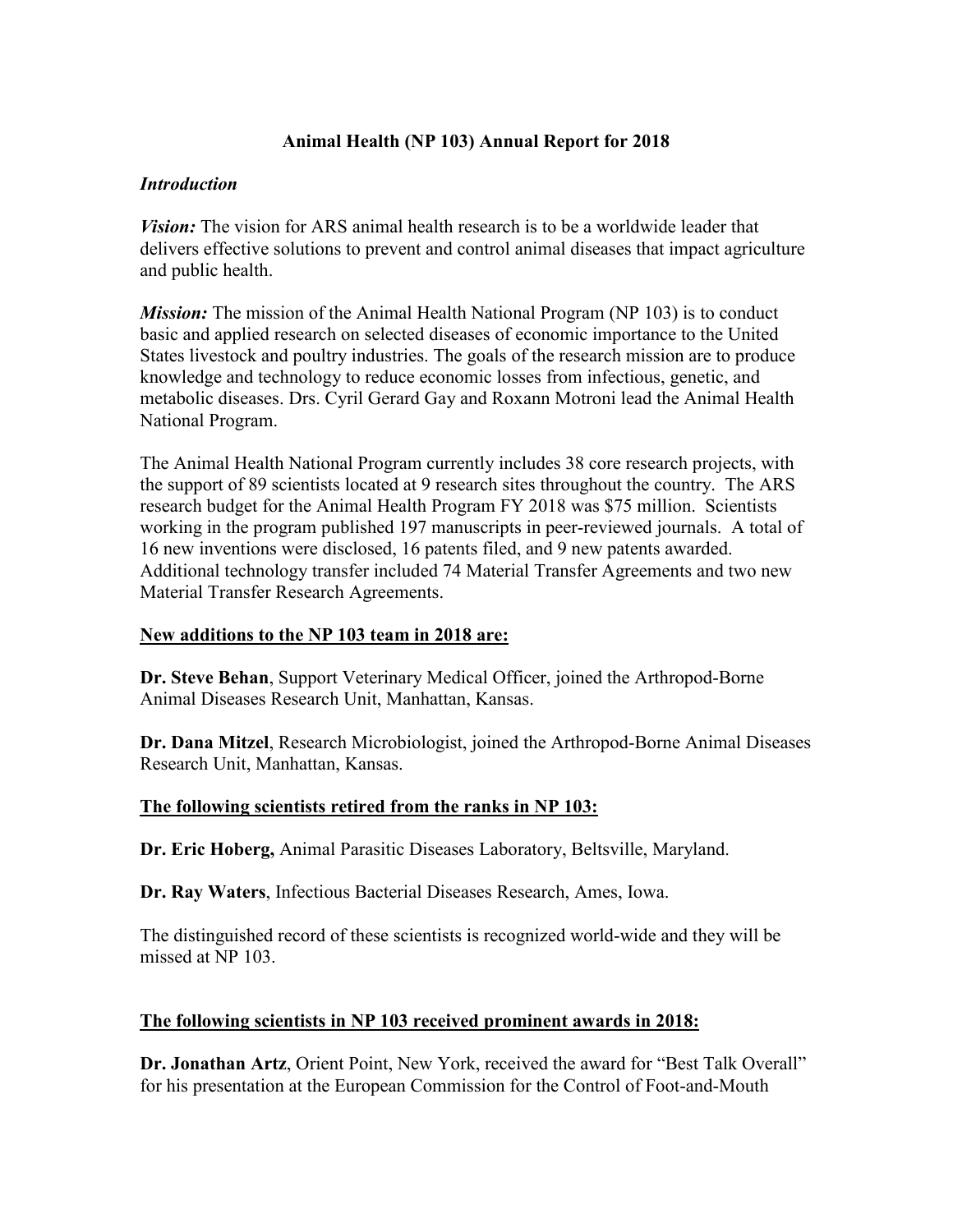Disease (UFMD): Increasing Global Security in the Supply of Effective FMD Vaccines meeting in Puglia, Italy, on October 29-31, 2018.

**Dr. Manuel V. Borca**, Orient Point, New York, received the 2018 Dr. Daniel E. Salmon Award for Exemplary Achievement in Federal Veterinary Medicine at the 2018 USDA Awards Ceremony from the National Association of Federal Veterinarians.

**Dr. Julia Ridpath**, Ames, Iowa, received the American Association of Veterinary Laboratory Diagnosticians (AAVLD) Pioneer in Virology award for her achievements and contributions in the field of virology, particularly in diagnostic virology at the  $61<sup>st</sup>$ Annual AAVLD meeting in Kansas City, Missouri.

**Dr. David Suarez**, Athens, Georgia, received entry to the American Association of Avian Pathologists Hall of Honor which recognizes AAAP members who have demonstrated significant contributions to the advancement of poultry health and contributions to the AAAP. He entered the Hall of Honor on July 16th, 2018.

**Dr. Erica Spackman**, Athens, Georgia, received the Bruce W. Calnek Achievement Award from the American Association of Avian Pathologists for her outstanding research contributions resulting directly or indirectly in a measurable, practical impact on the control of one or more important diseases of poultry, specifically the development of the real-time RT-PCR tests for avian influenza, improved collection methods for optimal sensitivity of pathogens, and improved methods for cost effective cleanup of premises with influenza infected birds. She received this award July 16, 2018.

**Dr. Erica Spackman**, Athens, Georgia, received the Golden Egg Award for service as the Chair of the Avian Influenza Subcommittee, Chair of the Technical Advisory Committee of the National Poultry Improvement Plan and "for encouraging the production of valuable, scientific and unbiased input by creating the optimum environment for healthy discussion." She received this award June 25, 2018.

**Dr. David E. Swayne**, Athens, Georgia, was recognized at the 10th International Symposium on Avian Influenza for outstanding veterinary science contributions to knowledge on avian influenza for prevention and control, whilst providing advice and leadership to government institutions and animal health organizations, Brighton, United Kingdom, on April 17, 2018.

**Dr. David E. Swayne**, Athens, Georgia, received 2018 XIIth International Veterinary Congress Prize, from the American Veterinarian Medical Association (AVMA) in Denver, Colorado, on July 13, 2018, for recognition of outstanding service by a member of the AVMA who has contributed to international understanding of veterinary medicine.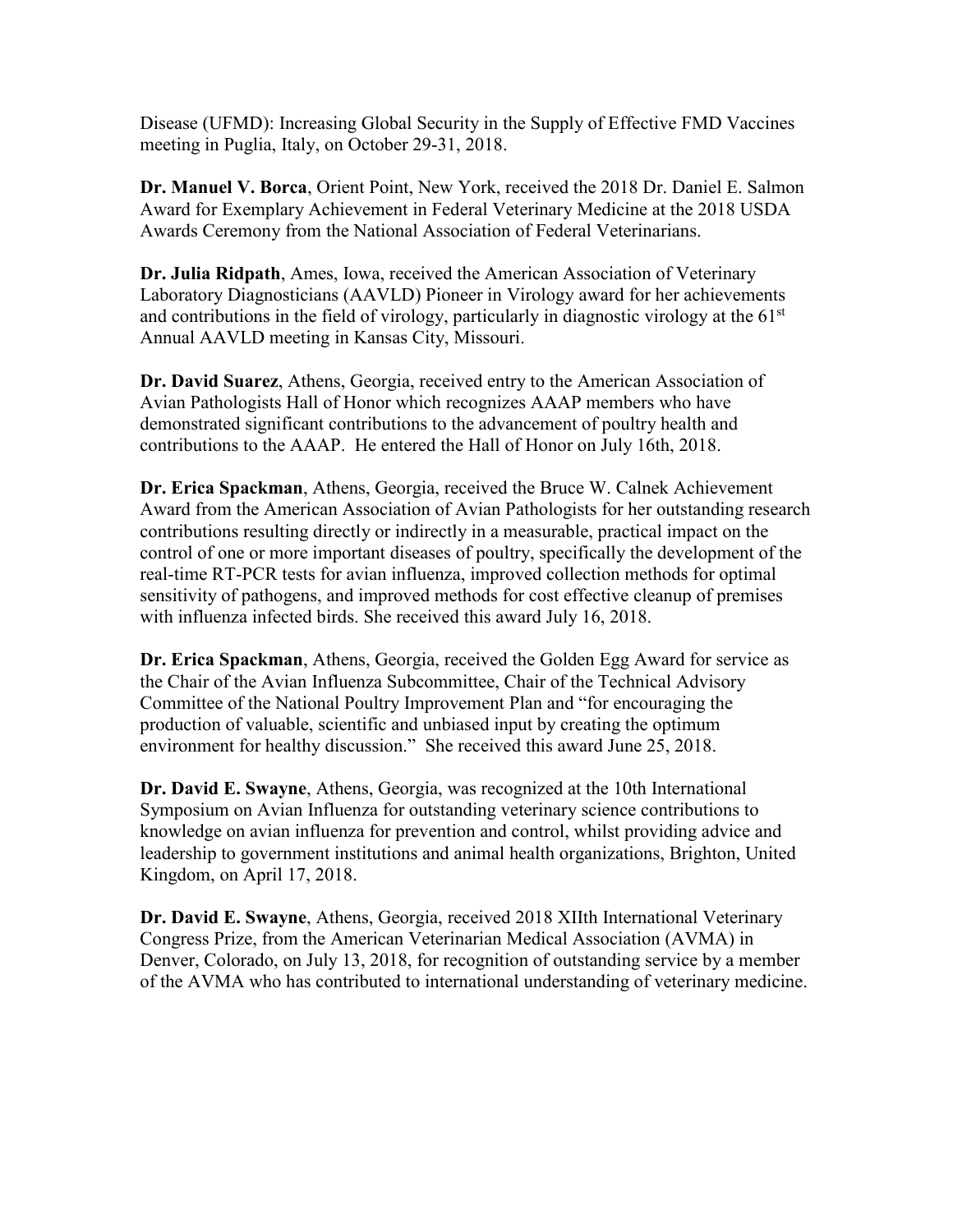### **Research Results***:*

The following section of the report summarizes high impact research results addressing objectives in the current national program action plan components.

## **Component 1: Biodefense**

### *Transmission of Foot-and-Mouth Disease from Persistently Infected Carrier Cattle*

Plum Island Animal Disease Center: Foreign Animal Disease Research Unit Orient Point, New York

Control and eradication of foot-and-mouth disease virus (FMDV) are impeded by the existence of a persistent, subclinical phase of infection in ruminants; animals with this status are referred to as carriers. Although the epidemiological significance of these FMDV carriers is uncertain, fifty percent of cattle infected with FMDV become carriers, resulting in a substantial impact on the international trade of animal products. ARS scientists at the Plum Island Animal Disease Center investigated whether oral fluids from these carrier animals could transmit FMDV to cattle and pigs. Results from these studies showed that naïve cattle inoculated orally with fluids harvested from carrier animals developed clinical FMDV. In contrast, pigs exposed by inoculation of the same fluid samples harvested from the same persistently infected carrier cattle did not develop FMDV. These findings indicate that there is demonstrable contagion for cattle associated with FMDV carrier cattle. The results from this investigation provide new information that should improve response plans for FMDV control and eradication.

### *Susceptibility of White-Tailed Deer to Rift Valley Fever Virus*

Center for Grain and Animal Health Research: Arthropod Borne Animal Disease Research Unit Manhattan, Kansas

Rift Valley fever virus (RVFV), a zoonotic arbovirus, poses major health threats to livestock and humans if introduced into the United States. Although domestic cattle, sheep, and goats are susceptible to RVFV and function as amplification hosts during epidemics, the potential role of wildlife species such as white-tailed deer is unknown. Since white-tailed deer are abundant throughout the country, there is concern they could also serve as an amplifying host and become a reservoir and source of infection for livestock and humans. ARS scientists in Manhattan, Kansas, in collaboration with Kansas State University scientists, investigated the susceptibility of these deer to RVFV and confirmed their susceptibility to this virus. Importantly, infected deer developed hemorrhagic enteritis and bloody diarrhea, resulting in horizontal transmission to control animals. The results of this investigation provide evidence for a potentially major epidemiologic role for white-tailed deer if an outbreak of RVFV ever occurred in the United States.

### *Using Gene-Editing as a Tool to Engineer an African Swine Fever Vaccine*

Plum Island Animal Disease Center: Foreign Animal Disease Research Unit Orient Point, New York

African swine fever (ASF) is a deadly disease causing near 100% mortality in swine, trade restrictions and significant economic losses globally. The current threat for an introduction of ASF into the United States has never been higher. Since the introduction of ASF into the Republic of Georgia in 2007, 16 countries have reported new ASF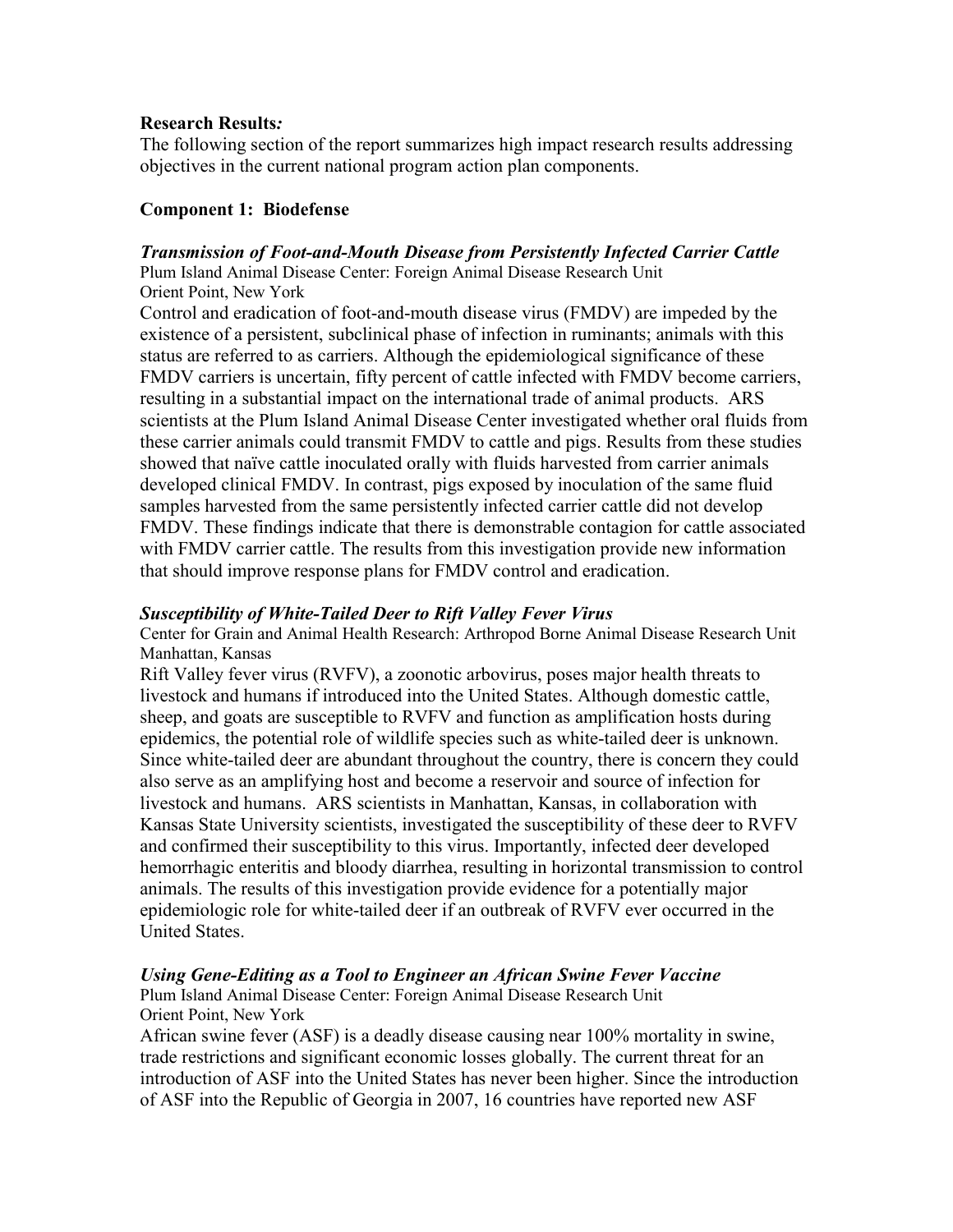outbreaks, including Belgium and China in 2018. Currently there is no commercially available vaccine to prevent this devastating disease. ASF is a large and complex double stranded DNA virus. After more than 50 years of research, there are no efficient molecular tools available to help develop a safe and effective live recombinant ASF vaccine. ARS scientists in Orient Point, New York, investigated the use of the "CRISPR-Cas9" gene-editing system as a potentially more robust and efficient system to produce live recombinant ASF viruses. Gene editing is a new type of genetic engineering in which DNA can be directly inserted, deleted, modified or replaced in the genome of a living organism. Unlike early genetic engineering techniques that randomly inserts genetic material into a host genome, genome editing directs the modification to site specific location. Using the CRISPR-Cas9 system, a recombinant ASF virus was successfully developed in record time compared to the use of traditional genetic engineering techniques. These results demonstrate the potential advantage of using CRISPR/Cas9 over traditional methods and should significantly improve our ability to develop a first generation modified live ASF vaccine.

## *Identification of Avian Influenza Epidemiological Risk Factors of Wild Birds in Mexico*

Southeast Poultry Research Laboratory: Exotic and Emerging Avian Viral Diseases Research Athens, Georgia

The risk of an introduction of avian influenza in North America by infected wild birds is significant. To identify epidemiological risk factors between poultry and synanthropic birds (wild birds living close to humans and farms), ARS researchers in Athens, Georgia, conducted field studies in collaboration with a team of scientists from Mexico. These studies evaluated the risk that synanthropic birds bring to poultry farms in a highly densely productive area of Mexico. The Altos de Jalisco region in west central Mexico is the location of the largest concentration of poultry farms. Recently, this region witnessed the emergence of low pathogenic H5N2 and the highly pathogenic H7N3 influenza viruses. As a result of these field studies in Mexico, 82 species of wild birds were identified, with some of these species linked to poultry farms. The highest ranked species corresponded to the Mexican Great-tailed Grackle and the Barn Swallow; making those potential hosts for disease transmission of pathogens in the wild bird-poultry interface in the region of Jalisco. The ability to demonstrate epidemiological connections between wildlife and poultry is important to understand the risk to the poultry industry from wild birds. Because of the proximity with the United States, these Mexican regions present a high risk of introduction of avian influenza through trade, wild birds and illegal transport of birds, and therefore pose a significant threat to the U.S. poultry industry.

### *Validation of Inactivation Methods for Brucell[a1](#page-3-0)*

National Animal Disease Center: Infectious Bacterial Diseases Research Ames, Iowa

Select Agents are pathogens that the Department of Health and Human Services (HHS) and/or the U.S. Department of Agriculture (USDA) have deemed to pose a severe threat to public health and safety and are regulated through the Federal Select Agent Program (FESAP). The FESAP has emphasized the need to validate methods for inactivation of

<span id="page-3-0"></span><sup>&</sup>lt;sup>1</sup> Research accomplishment applicable to both Biodefense and Zoonotic Bacterial Diseases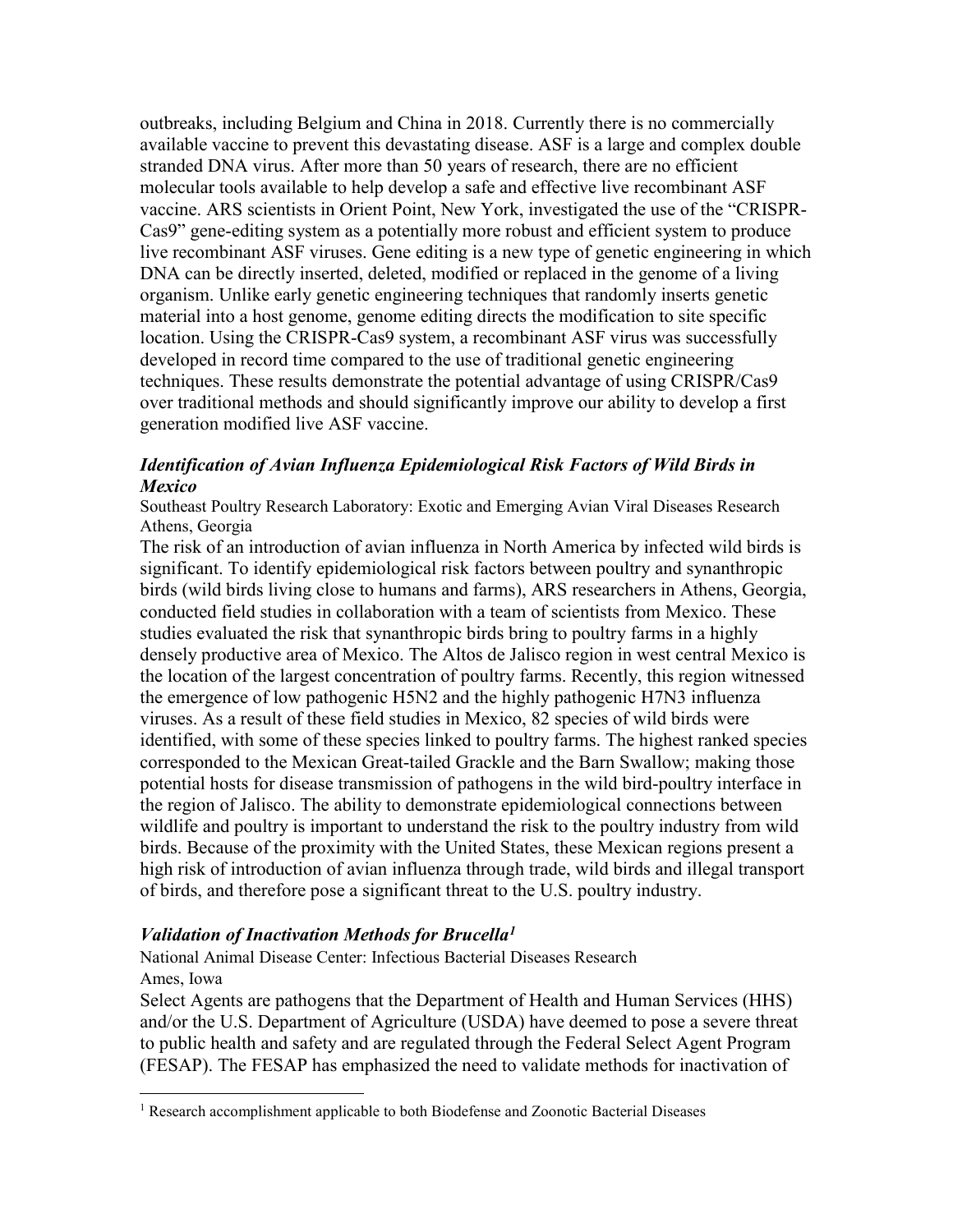bacterial and viral agents, because of publicized failures involving Select Agent pathogens and the danger posed by improper disposal of these agents. ARS scientists at Ames, Iowa, tested several inactivation methods (heat, methanol, acetone, filtration, and formalin) under various conditions. These experiments demonstrated that 95C heating for 1 hour, 67 percent methanol for 5 days, or formalin treatment for 30 minutes were sufficient to prevent recovery of Brucella from spiked samples. Filtration of sera through a 0.22 um filter removed all viable Brucella from spiked samples. This published data is of great interest to regulatory and biosafety personnel, and the hundreds of laboratories that work with Select Agents. It provides validated procedures that are effective for inactivating Brucella from sera and tissue samples which can mitigate the risk of inadvertent release and ensure laboratory personnel safety.

### **Component 2: Antimicrobial Resistance**

### *Identification of Co-infecting Bacterial Agents in Birds Infected with Newcastle Disease Viruses*

Southeast Poultry Research Laboratory: Exotic and Emerging Avian Viral Diseases Research Athens, Georgia

Newcastle disease viruses are the most prevalent cause of respiratory disease on poultry farms worldwide, including the United States. To understand causes of Newcastle disease vaccine failure in the field, ARS researchers in Athens, Georgia, conducted random sequencing of nucleic acids obtained from poultry samples isolated in endemic countries. The outcome has been the identification of previously unrecognized infections with bacteria from the genus Ochrobactrum. The bacteria were isolated and determined to contain antibiotic resistance genes. The complete draft genome of a total of eight *Ochrobactrum* species bacteria has been published in two articles. The results of these studies demonstrated that Newcastle disease infection is often accompanied by bacterial infections, and in these cases, multidrug-resistant novel *Ochrobactrum* species strains were isolated from a pigeon, a duck, and chickens. This work is important because it demonstrates that additional factors may be associated with Newcastle disease in the field. Importantly, the discovery of previously unrecognized co-infections with novel multidrug-resistant bacteria highlights the importance of effective Newcastle disease vaccination programs to potentially prevent secondary bacterial infections that may lead to the use of antibiotics and the selection of the antimicrobial resistant bacteria.

#### *Nanoparticles Improve Vaccines against Coccidiosis[2](#page-4-0)*

Beltsville Agricultural Research Center: Animal Parasitic Disease Laboratory Beltsville, Maryland

Coccidiosis, a gut disease of poultry, costs U.S. producers \$350 million annually due to poor weight gain in affected animals and the costs of treatment. It is also listed by the World Organization for Animal Health (OIE) as a high priority disease for which improved vaccines would significantly reduce the need for antibiotic administration. Current vaccines are comprised of low doses of highly infectious organisms and better vaccines are needed. ARS scientists in Beltsville, Maryland, discovered that attaching a

<span id="page-4-0"></span> <sup>2</sup> Research accomplishment applicable to both Antimicrobial Resistance and Parasitic Diseases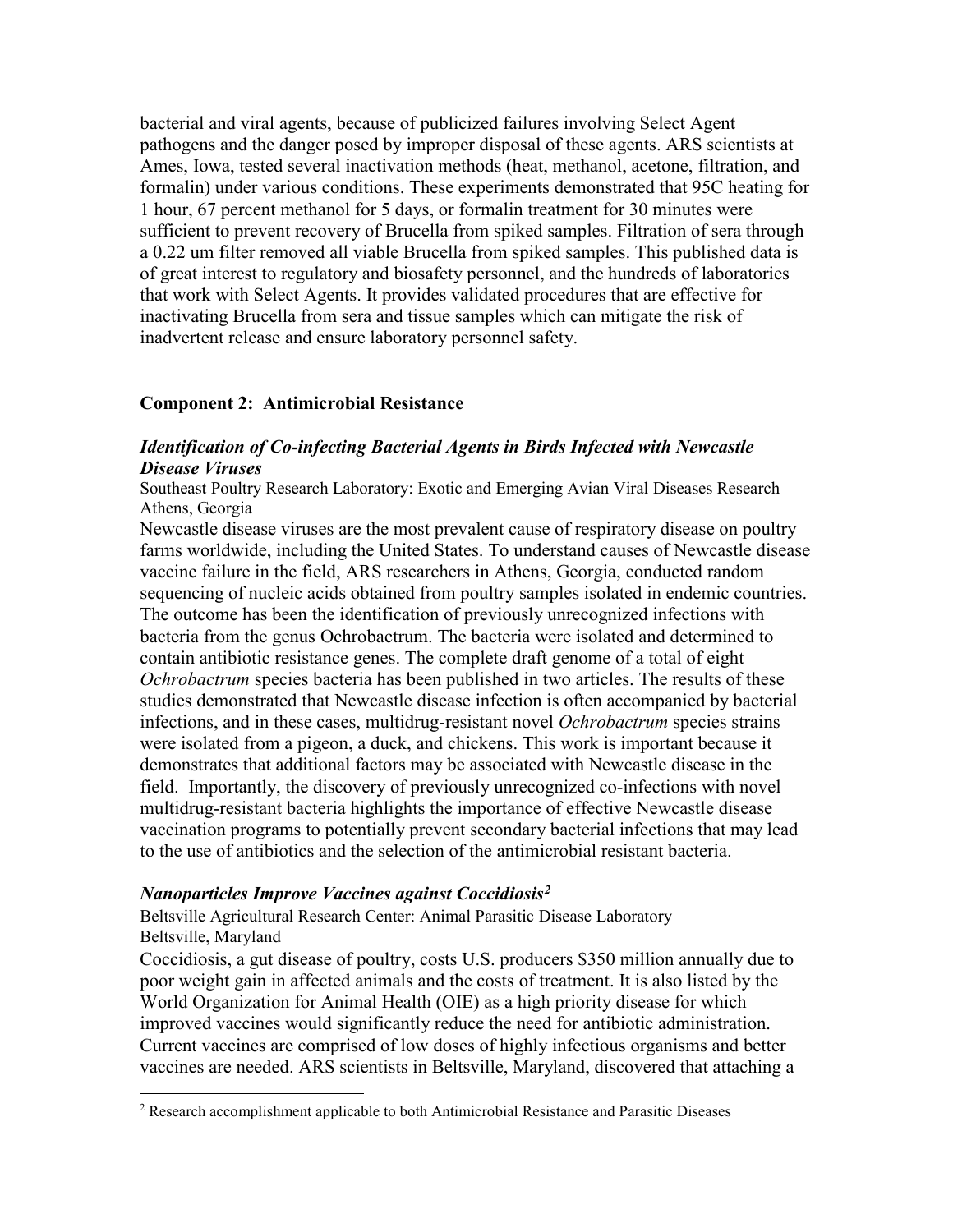protective vaccine antigen to nanoparticles significantly improved efficacy. Chickens given the vaccine by oral administration at hatch showed improved weight gain and feed conversion efficiency, as compared to chickens vaccinated with the same antigen but without nanoparticles. This technology may markedly improve the health and welfare of poultry flocks, reduce the costs of poultry production and reduce the use of antibiotics in poultry by decreasing the occurrence of concomitant bacterial infections.

#### **Component 3: Zoonotic Bacterial Diseases**

#### *Validation of Inactivation Methods for Brucella*

National Animal Disease Center: Infectious Bacterial Diseases Research Ames, Iowa

Select Agents are pathogens that the Department of Health and Human Services (HHS) and/or the U.S. Department of Agriculture (USDA) have deemed to pose a severe threat to public health and safety and are regulated through the Federal Select Agent Program (FESAP). The FESAP has emphasized the need to validate methods for inactivation of bacterial and viral agents, because of publicized failures involving Select Agent pathogens and the danger posed by improper disposal of these agents. ARS scientists at Ames, Iowa, tested several inactivation methods (heat, methanol, acetone, filtration, and formalin) under various conditions. These experiments demonstrated that 95C heating for 1 hour, 67 percent methanol for 5 days, or formalin treatment for 30 minutes were sufficient to prevent recovery of Brucella from spiked samples. Filtration of sera through a 0.22 um filter removed all viable Brucella from spiked samples. This published data is of great interest to regulatory and biosafety personnel, and the hundreds of laboratories that work with Select Agents. It provides validated procedures that are effective for inactivating Brucella from sera and tissue samples which can mitigate the risk of inadvertent release and ensure laboratory personnel safety.

#### *Development of Culture Method to Study Leptospirosis in Animal Hosts*

National Animal Disease Center: Infectious Bacterial Diseases Research Ames, Iowa

Leptospirosis is an important human and animal disease worldwide. The number of serious human cases of leptospirosis seen annually throughout the world is estimated at over one million, with a case fatality rate above 10%. The disease is maintained in soil, water and wildlife reservoirs and because there are many serotypes of this bacterium it is difficult to fully vaccinate against it. In cattle, leptospirosis results in abortion, stillbirth, premature birth and reproductive failure. The composition of cattle vaccines is based on studies that were performed 25 years ago and may not reflect the strains that are currently circulating. An additional challenge to developing improved vaccines against leptospires is that these bacteria are very difficult to grow under laboratory conditions, and do not express the same proteins normally found during natural infection which makes fully characterizing them challenging. ARS researchers at Ames, Iowa, developed a novel method for culturing leptospires that more closely mimics natural infection. This unique culture method resulted in expression of *Leptospira* proteins normally found during infection that are usually not expressed under laboratory conditions. These data provide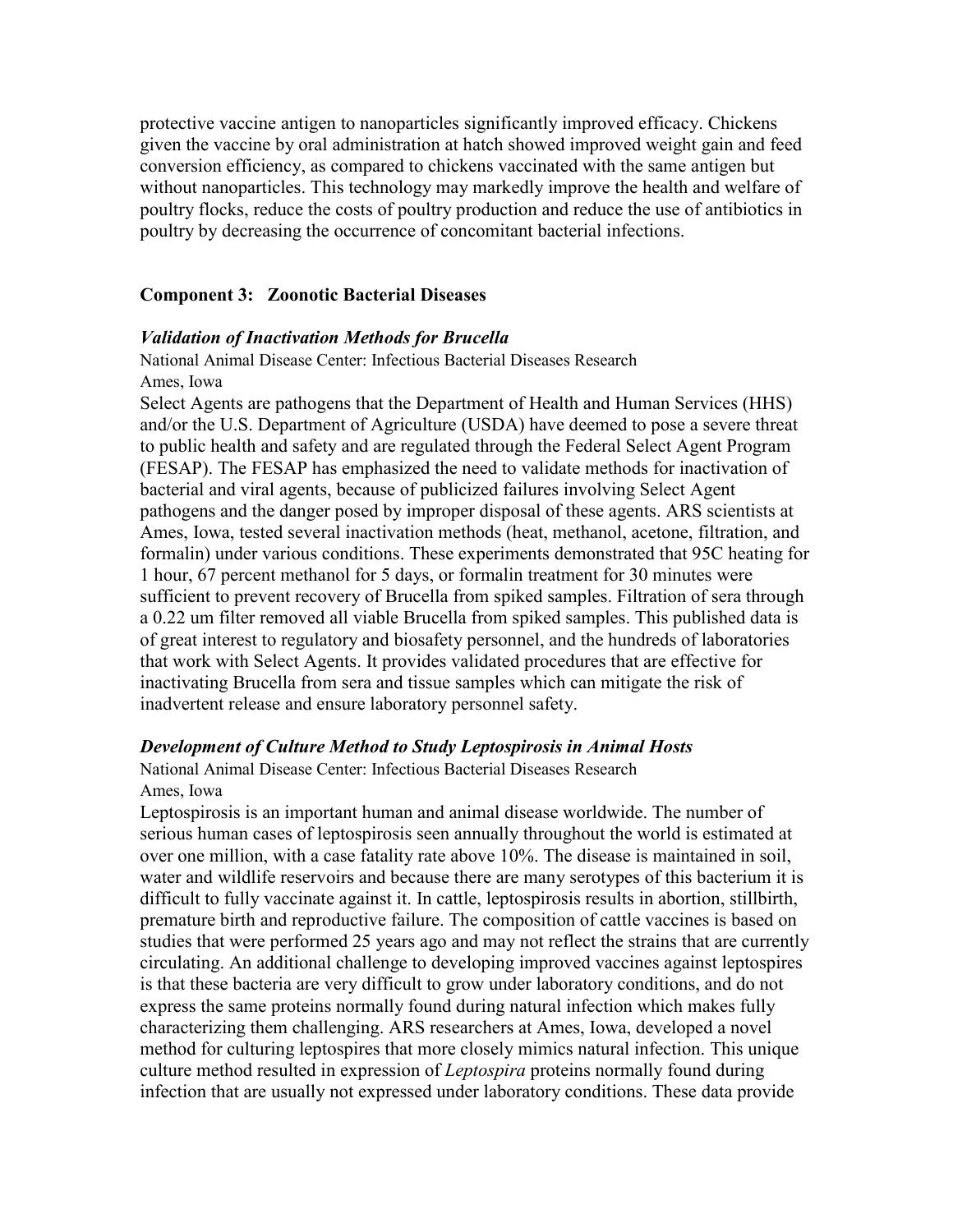novel insights on colonization and persistence of infection in natural hosts and could lead to new detection and control strategies for this important human and animal pathogen.

# **Component 4: Respiratory Diseases**

### *A Subunit Vaccine against Streptococcus suis in Swine*

National Animal Disease Center: Virus and Prion Research Ames, Iowa

*Streptococcus suis* is a bacterium that is an important and common cause of disease in pigs and costs the swine industry millions in losses annually. It is also listed by the World Organization for Animal Health (OIE) as a high priority disease for which improved vaccines would significantly reduce the need for antibiotic administration. ARS researchers at Ames, Iowa, with collaborators from the University of Cambridge identified five candidate proteins of *S. suis* which were formulated into a vaccine with different adjuvants to help stimulate an immune response. The vaccine was found to be effective at preventing disease caused by *S. suis*. In addition, antiserum from the vaccinated pigs was reactive against whole *S. suis* bacteria of differing serotypes indicating a potential for cross-protection. These proteins are now being developed into a vaccine by a commercial company that can be used by swine producers to protect against this devastating and costly swine disease. This technology may markedly improve the health and welfare of pigs, reduce the costs of pork production and reduce the use of antibiotics in pigs by decreasing the occurrence of diseases caused by an important bacterial pathogen.

### *Mycoplasma ovipneumoniae Identified in a Widening Array of Animals*

Animal Disease Research Unit

### Pullman, Washington

*Mycoplasma ovipneumoniae,* currently believed to be the primary agent of pneumonia in bighorn sheep, has been described as having a host range restricted to *Caprinae* species (sheep, goats, musk ox) with domestic sheep and goats being implicated as the historic and continued source for introduction of this bacterium in bighorn sheep. This assumption has dictated grazing practices and policy implementation by other federal and state agencies. ARS researchers in Pullman, Washington, performed epidemiological studies and identified *M. ovipneumoniae* in the following numbers of tested animals: 21 of 421 (5 percent) of caribou, 9 of 362 (2.5 percent) of moose, 23 of 184 (12.5 percent) of Dall's (thinhorn) sheep, and 5 of 43 (12.5 percent) mountain goats. ARS scientists in Pullman, Washington, in collaboration with several veterinarians and a state agriculture department identified this bacterium in captive white-tailed and mule deer exhibiting respiratory illness, and in a bison (no history reported). Determining the true host range of this bacterium is of utmost importance to livestock, federal and state stakeholders, as current policies to restrict grazing and thereby interactions between domestic small ruminants and bighorn sheep will not fully address possible transmission routes and remain ineffective until all vectors are considered.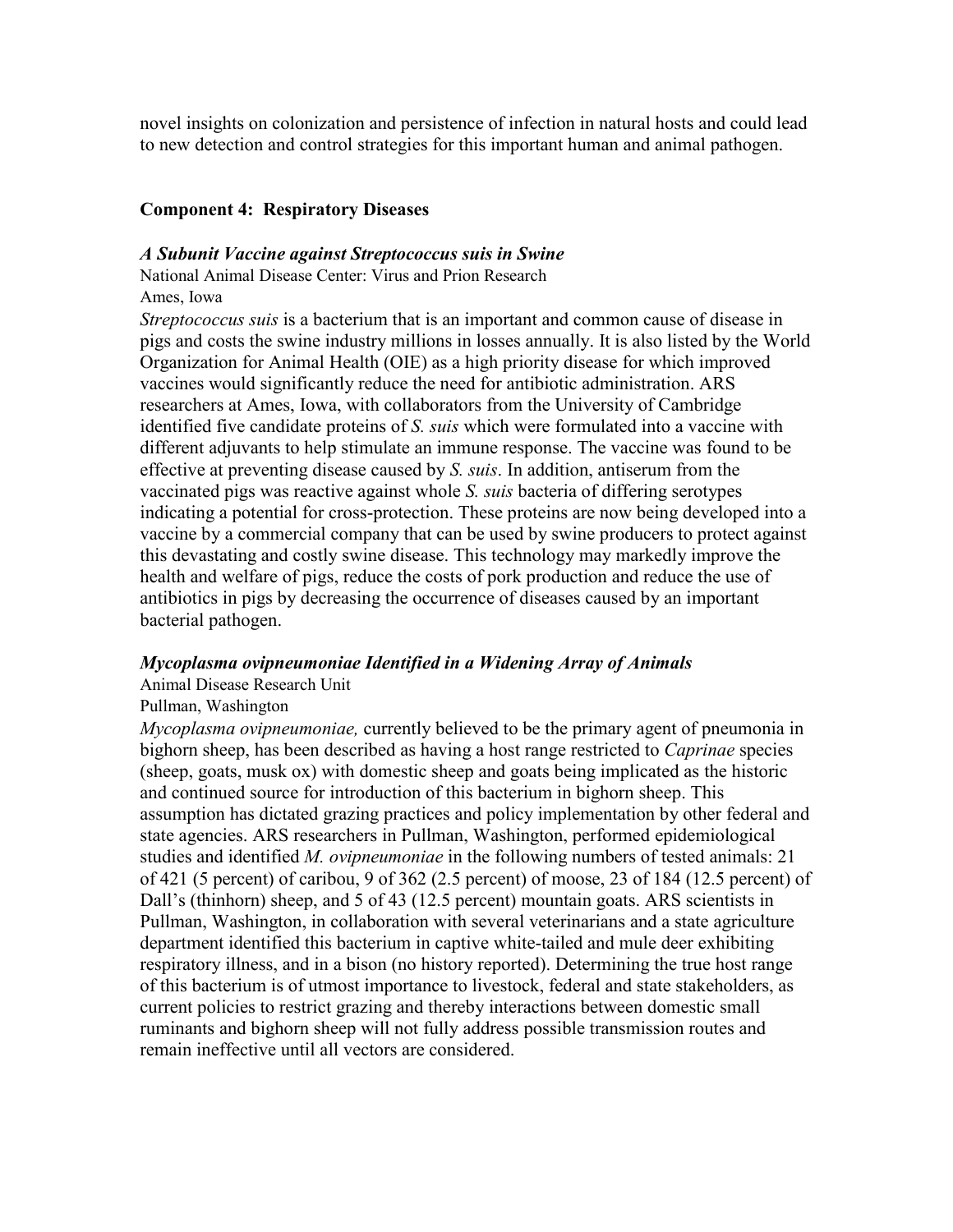# *Significant Domestic Sheep Breed Differences in Nasal Shedding of Mycoplasma ovipneumoniae Identified*

Animal Disease Research Unit Pullman, Washington

*Mycoplasma ovipneumoniae,* carried by domestic sheep and goats has been implicated as an important pathogen in bighorn sheep that negatively impacts their population recovery. In an effort to develop *M. ovipneumoniae* control strategies for livestock producers, ARS scientists in Pullman, Washington, using quantitative polymerase chain reaction (qPCR) assays discovered a significant sheep breed difference in shedding of this bacterium. There was no/low shedding for 14.7 percent of Polypay; 27.2% of Rambouillet, and 10.2% of the Suffolk sheep and high shedding in 20.3 percent of Polypay; 9.6 percent of Rambouillet, and 28 percent Suffolk. The remainder of the tested sheep were intermittent high and low to no shedders. Based on this data, significantly fewer Rambouillet are high shedders of this bacterium as compared to Polypay and Suffolk breeds. The results support the hypothesis of a genetic association with carriage and shedding of *M. ovipneumoniae* and indicates mitigation of shedding may be obtained through selective breeding.

# **Component 5: Priority Production Diseases**

*None*

### **Component 6: Parasitic Diseases**

### *Nanoparticles Improve Vaccines against Coccidiosis*

Beltsville Agricultural Research Center: Animal Parasitic Disease Laboratory Beltsville, Maryland

Coccidiosis, a gut disease of poultry, costs U.S. producers \$350 million annually due to poor weight gain in affected animals and the costs of treatment. It is also listed by the World Organization for Animal Health (OIE) as a high priority disease for which improved vaccines would significantly reduce the need for antibiotic administration. Current vaccines are comprised of low doses of highly infectious organisms and better vaccines are needed. ARS scientists in Beltsville, Maryland, discovered that attaching a protective vaccine antigen to nanoparticles significantly improved efficacy. Chickens given the vaccine by oral administration at hatch showed improved weight gain and feed conversion efficiency, as compared to chickens vaccinated with the same antigen but without nanoparticles. This technology may markedly improve the health and welfare of poultry flocks, reduce the costs of poultry production and reduce the use of antibiotics in poultry by decreasing the occurrence of concomitant bacterial infections.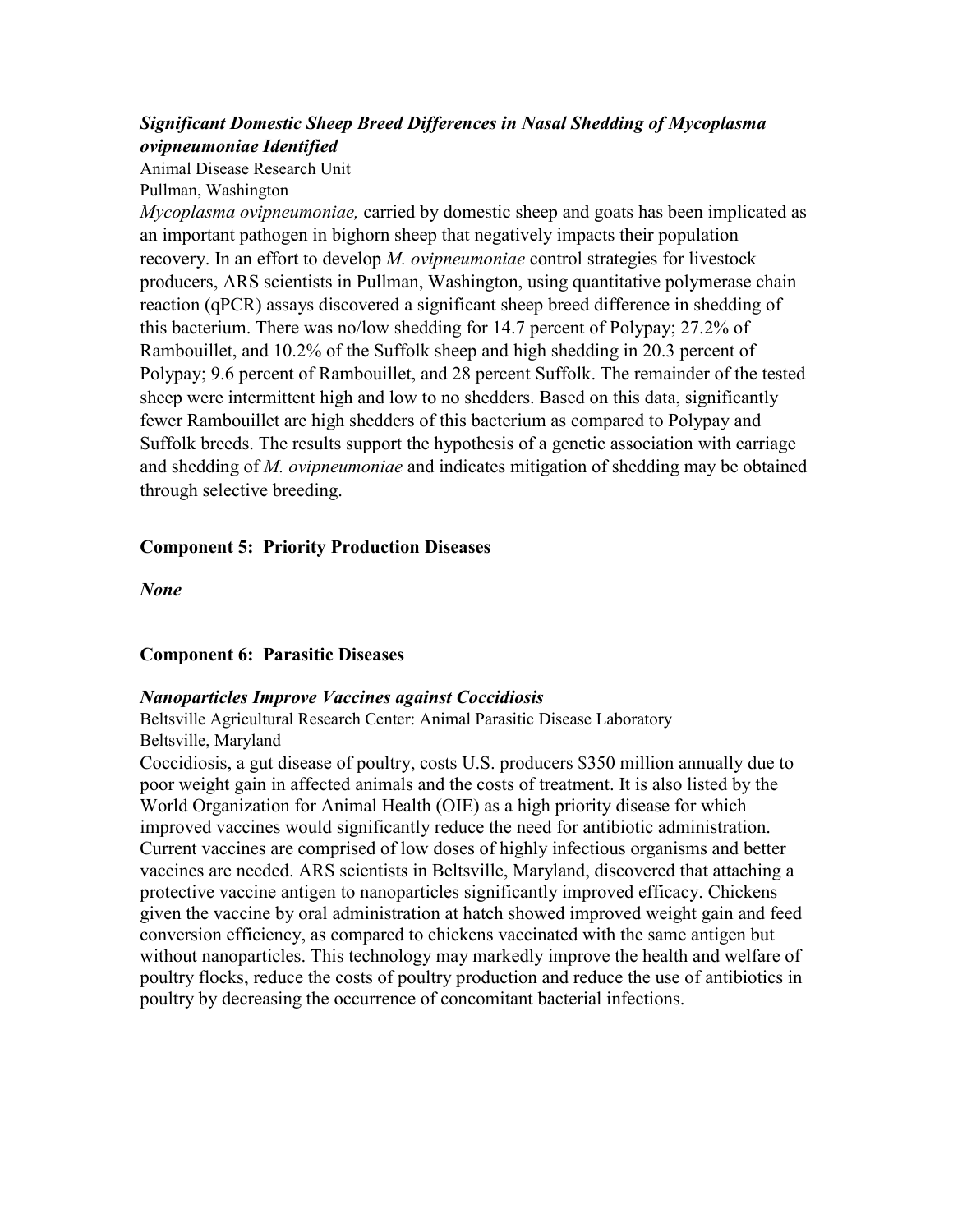### *A New Cure for Hookworm*

Beltsville Agricultural Research Center: Animal Parasitic Disease Laboratory Beltsville, Maryland

Hookworms are intestinal nematode parasites that infect nearly half a billion people globally. They cause iron-deficiency, anemia and productivity losses of up to \$139 billion annually. In some places, available drugs have less than a 40% cure rate, increasing the threat posed by emerging drug resistance. Fortunately, a pore-forming protein (Cry5B) produced by the soil bacterium Bacillus thuringiensis (Bt) has demonstrated good efficacy against *Ancylostoma ceylanicum* hookworm infections in hamsters. ARS scientists at Beltsville, Maryland, broadened the application of Cry5B to dogs infected with *Ancylostoma caninum*, and hamsters as a model for human hookworm infection with *Necator americanus.* This protein, Cry5B, was shown to be highly effective against all hookworm parasites tested and can be improved by neutralizing the effects of stomach acids. Efficacy did not depend on the host immune system and did not decline with repeated dosing. A pan-hookworm therapy with excellent properties for use in humans and other animals has thereby been discovered.

### *Diagnostic Tests to Detect Horses Infected with Theileria-like Parasite*

### Animal Disease Research Unit

### Pullman, Washington

During a 2009 equine piroplasmosis outbreak in Texas, ARS scientists in Pullman, Washington, discovered a new parasite of horses that resembles *Theileria equi* but is genetically distinct and undetectable by official diagnostic tests. The lack of detection methods to identify horses infected with this *Theileria*-like parasite may allow entrance of infected horses to the United States. ARS scientists identified potential genes and proteins that can be used for the development of diagnostic assays. These genes and proteins were tested to determine if they could be used in molecular or serologic assays to detect horses infected with the *Theileria*-like parasite. Results demonstrated that all horses infected with the *Theileria*-like parasite were consistently detected by these newly developed assays. This information will provide diagnostic assays that can be used by the Animal and Plant Health Inspection Service (APHIS) for the development of strategies to control the newly emerging pathogen.

### **Component 7: Transmissible Spongiform Encephalopathies**

### *Identifying and Breeding Goats Resistant to Scrapie*

#### Animal Disease Research Unit

### Pullman, Washington

Scrapie is a fatal brain disease of goats and sheep for which there is no treatment. Scrapie is caused by the progressive accumulation of an abnormal form of the prion protein and loss of brain cells that often leads to abnormal behavior, lack of coordination, gait abnormalities and reduced mobility and body condition, but which always leads to death. Historically, a single diagnosis of scrapie results in permanent quarantine or euthanasia of all goats and sheep on the farm. The sheep industry has had an important tool in the struggle to eradicate scrapie in the form of genetic resistance. The strong resistance to